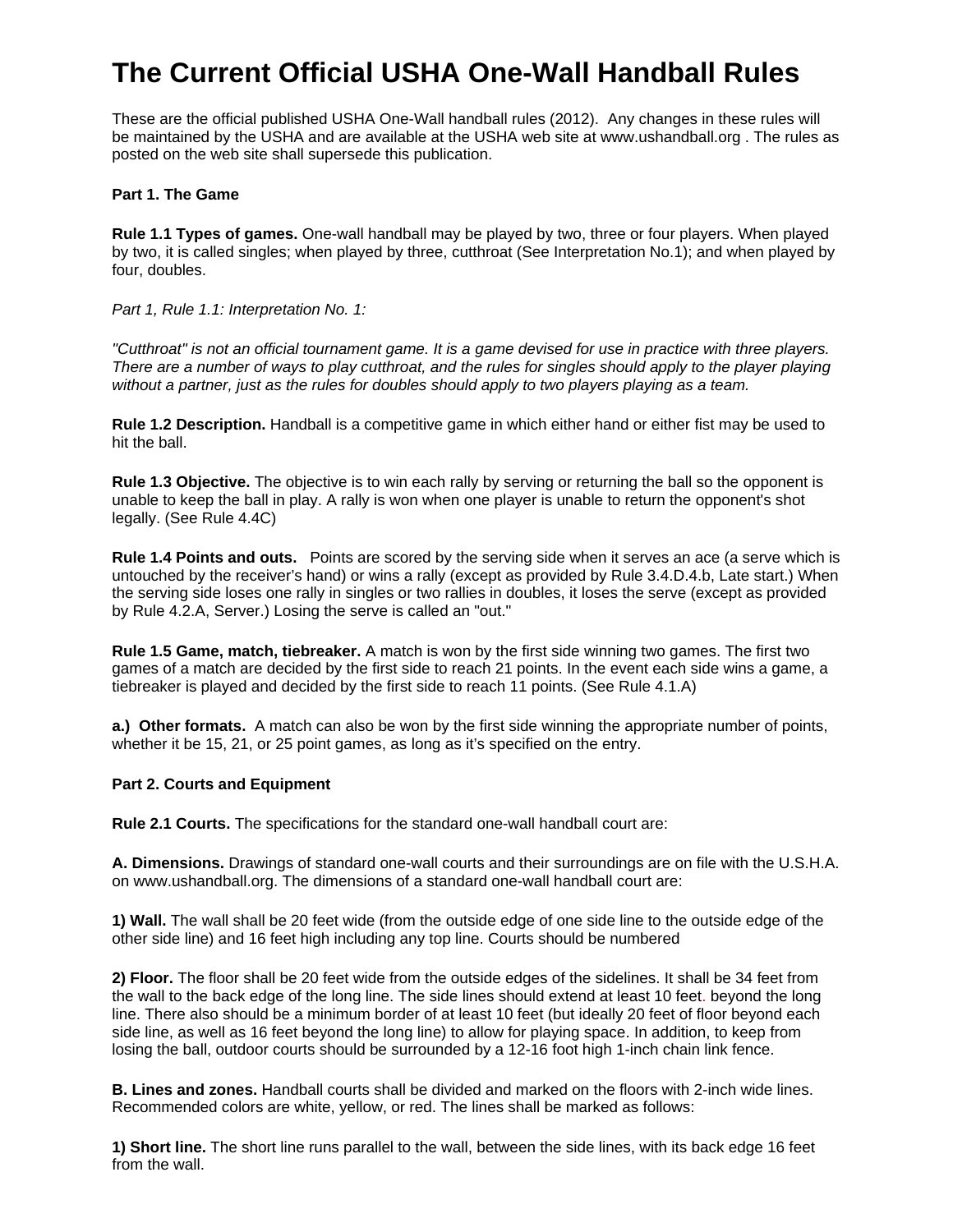**2) Long line.** The long line runs parallel to the wall, between the side lines, with its back edge 34 feet from the wall.

**3) Top line.** The top line runs parallel to the floor, between the side lines, with its top edge 16 feet from the floor (See 2.1B8).

**4) Service markers.** There shall be service markers, lines of at least 6 inches in length extending inward from the side lines, parallel to the short and long lines and located midway between them. The imaginary extension of these lines across the court indicates the service line (See Rule 4.4A).

**5) Service zone.** The service zone is the floor inside and including the short, service, and side lines.

**6) Receiving zone.** The receiving zone is the floor area behind the short line, inside and including the side and long lines.

**7) Playing zone.** The playing zone is the floor area between the wall and the outside edges of the side and long lines.

**8) Wall edge.** The top edge of the wall, if any, is not part of the court. A ball striking the top edge is an out.

**Rule 2.2 Ball.**

#### **A. Only USHA official and/or approved-balls shall be used in all USHA events.**

#### **B. Current Specifications. USHA Red or White label ball as specified for event:**

 **1) Material.** The material should be rubber or synthetic material.

**2) Color.** Color is optional.

**3) Size.** 1 and 7/8-inch diameter, with a variation of 1/32-inch, plus or minus.

 **4) Weight.** The USHA Red label ball shall be 61 grams, with a variation of 3 grams, plus or minus. The USHA White label and/or big balls can weigh less.

 **5) Rebound.** Rebound from free fall, 70-inch drop to a hardwood floor is 48 to 52 inches at a temperature of 68 degrees F.

 **6) Selection.** A ball should be approved by the referee for use in each match in all tournaments. During a game the referee has the authority to change balls if he deems it necessary. Though it is the referee's decision, he should honor requests when made by both sides or when he detects erratic bounces.

**C. Other specifications** A lighter and/or larger ball may be used for any division provided it is USHA approved and is specified on the entry blank.

#### **Rule 2.3 Gloves.**

**A. General.** Gloves must be worn to keep the ball dry.

1.) **Big ball.** Exclusively in big ball matches, gloves are optional. However, players must have access to gloves. They will not be required to wear them unless the referee deems it necessary to help keep the floor and/or the ball from getting wet.

**B. Style.** Gloves must be light in color on the usual hitting surfaces and made of a soft material or leather. The fingers may not be webbed, connected or removed. Any gloves which provide an unfair advantage are not allowed, and must be replaced at the referee's direction.

**C. Foreign substances.** No foreign substance, tape, or rubber bands shall be used on the fingers or on the palms on the outside of the gloves. Metal or hard substances may not be worn under the glove if, in the opinion of the referee, such creates an unfair advantage.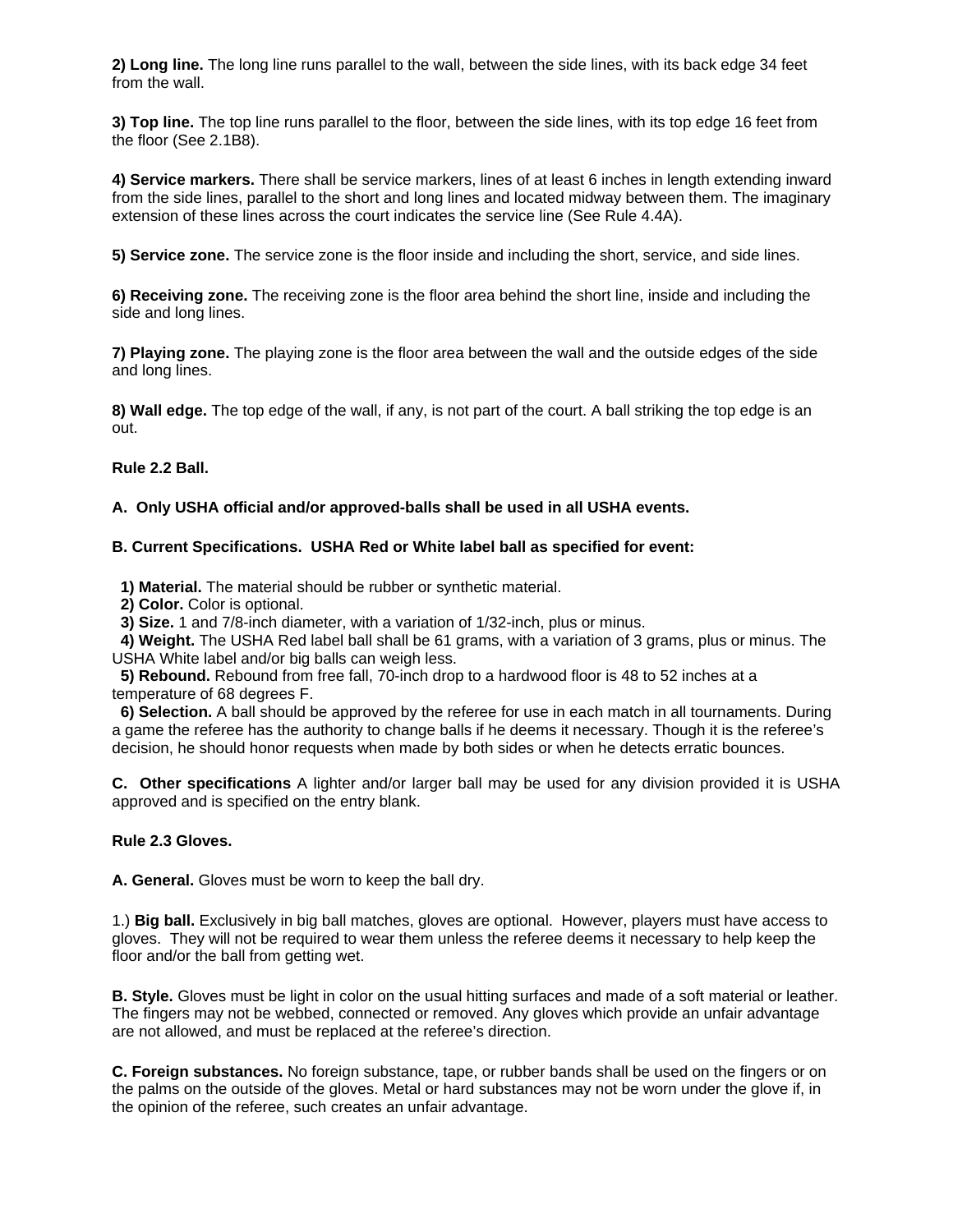*Part 2, Rule 2.3 C: Interpretation No. 2:* 

*A player should be allowed to protect a bone bruise on the hand. If some kind of thin bandaging material is not sufficient, the player should be allowed to use a coin or some other type of hard material, so long as the referee does not believe it creates an unfair advantage, in which case the material would be disallowed. Any such protection must be worn under the glove and must be approved by the referee before play begins.* 

**D. Wet Gloves.** Gloves must be changed when they become sufficiently wet to moisten the ball. This is the referee's decision. Gloves with holes that expose the skin may not be worn. It is the player's responsibility to have an ample supply of dry gloves.

# **Rule 2.4 Uniform.**

**A. General.** Shirts are not required for outdoor play unless requested by opponent or referee. All parts of the uniform, consisting of a shirt, shorts, socks and shoes, must be clean at the beginning of a match. Only customary handball attire, in the referee's judgment, can be worn. Shirts must be full length, not cut off in the torso. Shirts are not required for outdoor play unless requested by opponent.

**B. Color.** Color is optional. Unusual patterns that affect the opposing player's view of the ball or cause a distraction may not be worn.

**C. Wet shirts.** Referee may demand that a wet shirt be changed. Players must have an ample supply of dry shirts.

**D. Lettering and graphics.** Lettering or graphics in poor taste are not allowed.

**E. Shoes.** Shoes must have soles that do not mark or damage the floor.

**F. Headband (sweatband).** Players must have access to a headband. They will not be required to wear it unless the referee deems it necessary to help keep the floor from getting wet.

#### **Rule 2.5 Eye protection.**

**A. General.** Protective eye wear must be properly worn at all times during play. The USHA recommends that players select lensed eye protection designed for court sports, with polycarbonate lenses of at least 3 mm. center thickness.

**B. Violations.** Failure to wear appropriate protective eyewear properly will result in a technical ( see Rule 4.10 ), and the player will be charged a timeout to secure protective eyewear. The second violation in the same match will result in a forfeit.

#### *Part 2, Rule 2.5 B: Interpretation No. 3*

*If the referee is doing a proper job, there should never be a technical called for failure to wear eye protection properly. If the referee sees that a player is about to serve or receive and is not wearing eye protection, the referee should immediately stop the game and inform the player who is about to create the violation. The referee should not let a player play without eye protection in place. If the player refuses to abide by this rule, the match shall be forfeited. Sometimes, however, the referee may not notice the eye protection infraction until after a rally has begun. If this occurs, the referee should stop play immediately and call a technical against the player in violation. The referee should also inform the player that a second violation will result in the match being defaulted.* 

#### **Part 3. Officials and Officiating**

**Rule 3.1 Tournament director.** All tournaments shall be managed by a tournament director, who shall designate the officials. Whenever possible, the officials should include a chief of referees, a floor manager, match referees, and line judges.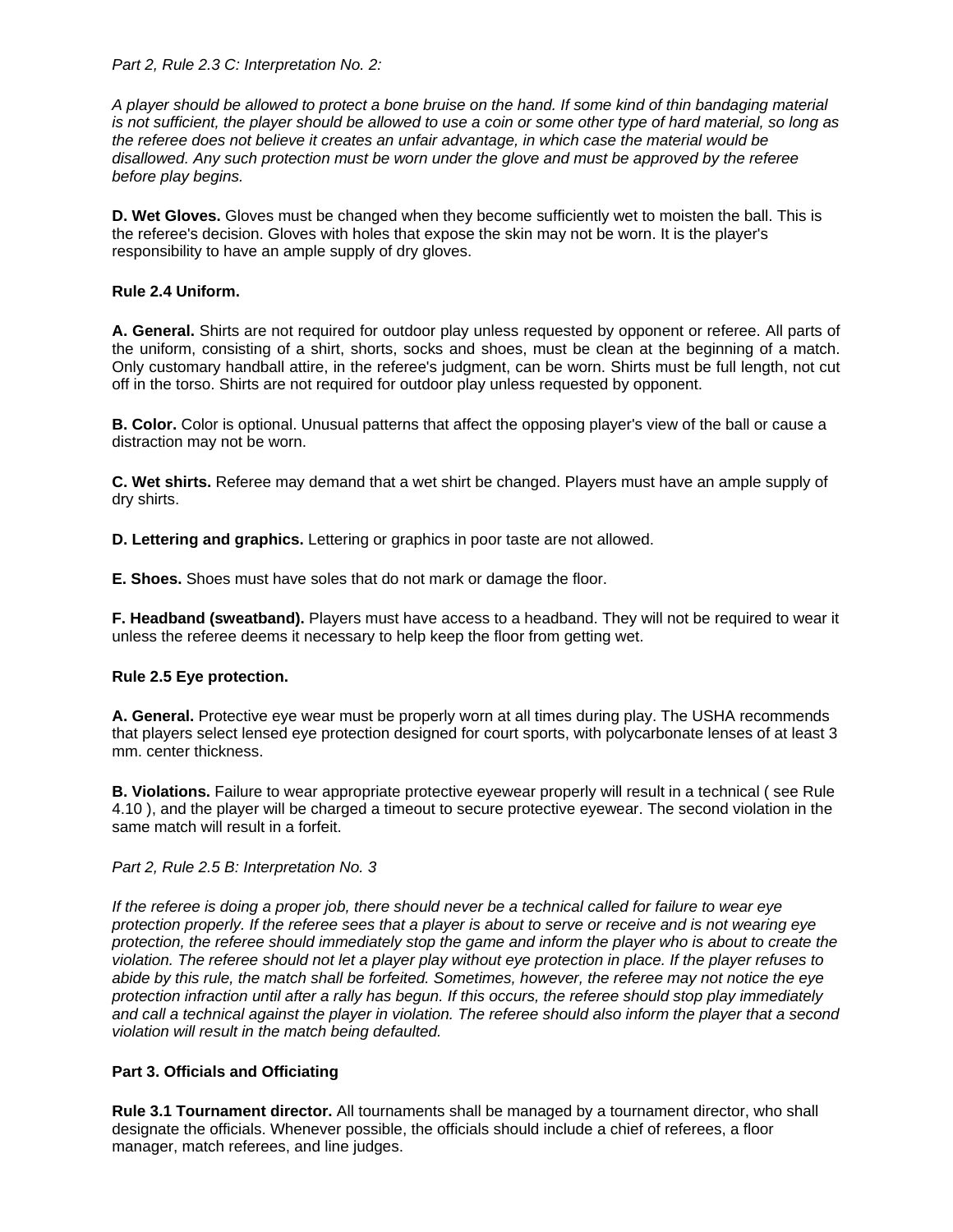**A. Responsibilities.** The tournament director is responsible for overseeing the entire tournament. The tournament director, or his/her delegated representative, shall be present at all times.

**B. Rules briefing.** The current official USHA rules as posted on the USHA web site will apply and be made available. Any modifications made by the tournament director must be approved by the USHA and stated on the entry form, and/or be available to all players at registration. It is also recommended that referee clinics be held before all USHA-sanctioned tournaments.

**Rule 3.2 Chief of referees.** The chief of referees is in charge of assigning referees to all tournament matches.

**Rule 3.3 Removal of Officials.** Any official may be removed from a match upon the agreement of both singles players or both doubles teams providing there is agreement by the chief of referees or the tournament director. In the event that an official's removal is requested by one player or team and not agreed to by the other, the chief of referees or the tournament director may accept or reject the request. It is recommended that the match be observed before determining what, if any, action is to be taken. If the request for change is not upheld, the player or team making the request shall be charged with a timeout. If the player or team is out of timeouts, a technical shall be assessed. This is not applicable in the case where both singles players or both doubles teams are in agreement in the request for change.

## **Rule 3.4 Referee.**

**A. Pre-match duties.** The principal official for every match shall be the referee. The referee's authority regarding a match begins once the players are called to the court. Before each match begins, it shall be the duty of the referee to:

**1.) Playability.** Check on adequacy of preparation of the handball court with respect to playability.

**2.) Equipment.** Check on availability and suitability of all materials necessary for the match, such as handballs, towels, scorecard, pencils and a timepiece.

**3.) Assisting officials.** Check readiness and provide instructions to assisting officials.

**4.) Court hinders.** Explain court hinders, if any, to players. ( See Rule 4.3 A and 4.7 A.1).

**5.) Inspect gloves, uniforms and eye protection.** Remind players to have an adequate supply of extra gloves and shirts, and access to headbands. Inspect compliance of gloves and hands with rules. Remind players that failure to wear eye protection properly will result in a technical, and a second violation in a forfeit.

**6.) Start game.** Introduce players, toss coin to determine order of serve and signal start of game.

**7.) Time.** The assigned referee should be present 15 minutes before match time.

**8.) Two-minute warning.** Give a two-minute warning before the match and before each game.

**9.) Scoring.** Announce the scores before each rally. ( See Rule 3.8 and 4.1E).

**B. Decisions.** The referee will be positioned behind the receiving side and shall make all decisions with regard to the rules and the referee has the authority to change his call. Where line judges are used, the referee shall announce all final judgments. In the absence of line judges, if both players in singles or three out of four in a doubles match disagree with a call made by the referee, the referee should consider reversing his call.

**1) Spectators.** The referee shall have jurisdiction over the spectators, as well as the players, while the match is in progress (See Rule 5.6). A ball that hits an official or spectator before hitting the wall shall be judged as if it had hit an opponent (See Rule 4.7A2). If a "non-seated" spectator or official interferes with a player in his attempt to play a ball, it is a hinder. In the interest of safety, when sufficient playing area cannot be provided, the referee may call a dead-ball hinder for interference that prevents a player from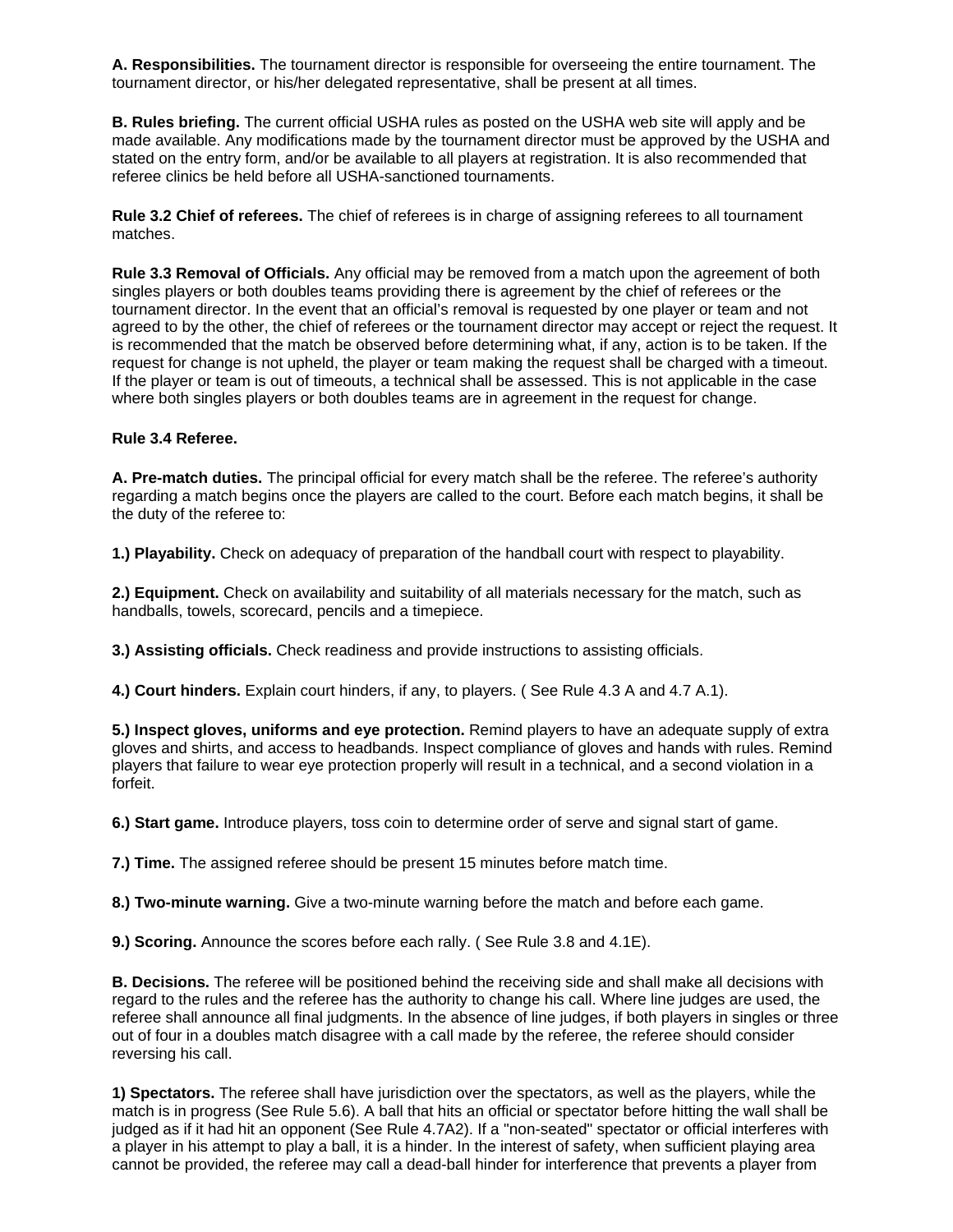having a fair chance to see or return the ball (See Rule 4.7A7).

**C. Protests.** Any decision involving a rules interpretation may be protested before the next serve. It will then be resolved by the chief of referees or tournament director. Judgment calls may not be protested. If the player's protest is upheld, the proper ruling will be made. If the player's protest is not upheld, the player shall be charged with a timeout. If the player is out of timeouts, a technical shall be charged against the player.

**D. Forfeitures.** A match may be forfeited by the referee when:

**1.) Flagrant unsportsmanlike-like conduct.** Any player refuses to abide by the referee's decision or engages in flagrant unsportsmanlike-like conduct.

**2.) Three technicals.** A player or side receives three technicals in a match, or two technicals for failure to properly wear eye protection.

**3.) Leaving the court.** Any player leaves the court at a time not allowed by these rules without permission of the referee.

## **4.) Failure to report.**

**a. No show.** Any player for a singles match, or any team for a doubles match, fails to report to play.

**b. Late start penalty.** If a player is not ready to play (or resume play) on time, the opponent shall be awarded one point. The opponent will then be awarded one additional point for each full minute of delay of game up to 10 minutes. The match shall then be forfeited. This applies to the start of the match, between-game timeouts, timeouts during a game and glove-change timeouts. Late start penalty points are not cumulative, and the match forfeiture provision shall be applicable only if the full 10-minute delay is consecutive. Players should stay within earshot of the referee to help prevent the delay-of-game penalty. It is the obligation of the players to be ready to resume play on time even if the referee fails to give time warnings. If the matches are on, or ahead of schedule, the players must be in the court warming up at least 10 minutes before the assigned match time to assure a prompt start. If the tournament schedule is running behind, the players must be dressed and ready to enter the court for a maximum 10-minute, incourt warm up. If a player shows up less than 10 minutes before the scheduled starting time, that player's warm-up time will be reduced accordingly. The tournament director may permit a longer delay if circumstances warrant.

**5.) Player forfeiture.** A match must be played in its entirety with both players/teams on the court (See Rule 3.4.D.4.b). Partial forfeits, such as any player forfeiting the second game and progressing directly to a tiebreaker, are not allowed. A forfeit of any part of a match shall result in the forfeit of the entire match.

**E. Defaults.** A player or team may be forfeited by the tournament director or official in charge for failure to comply with the tournament or host facility's rules while on the tournament premises, for failure to referee or for any other improper conduct on the tournament premises.

**F. Other rulings.** The referee shall rule on all matters not covered in the USHA Official Rules. However, the referee may be overruled by the chief of referees or tournament director, the latter of whom shall have final authority.

# **Rule 3.5 Players.**

**A. Player Code.** The USHA rules of handball place a presumptive code of integrity and honesty on each player. It is expected that players will always self-enforce violations not detectable by a referee. (See rule 4.6 E) Such instances would include, but are not limited to, double bounces, wrist balls, and to fairly represent injuries in the application of Rule 4.11.C.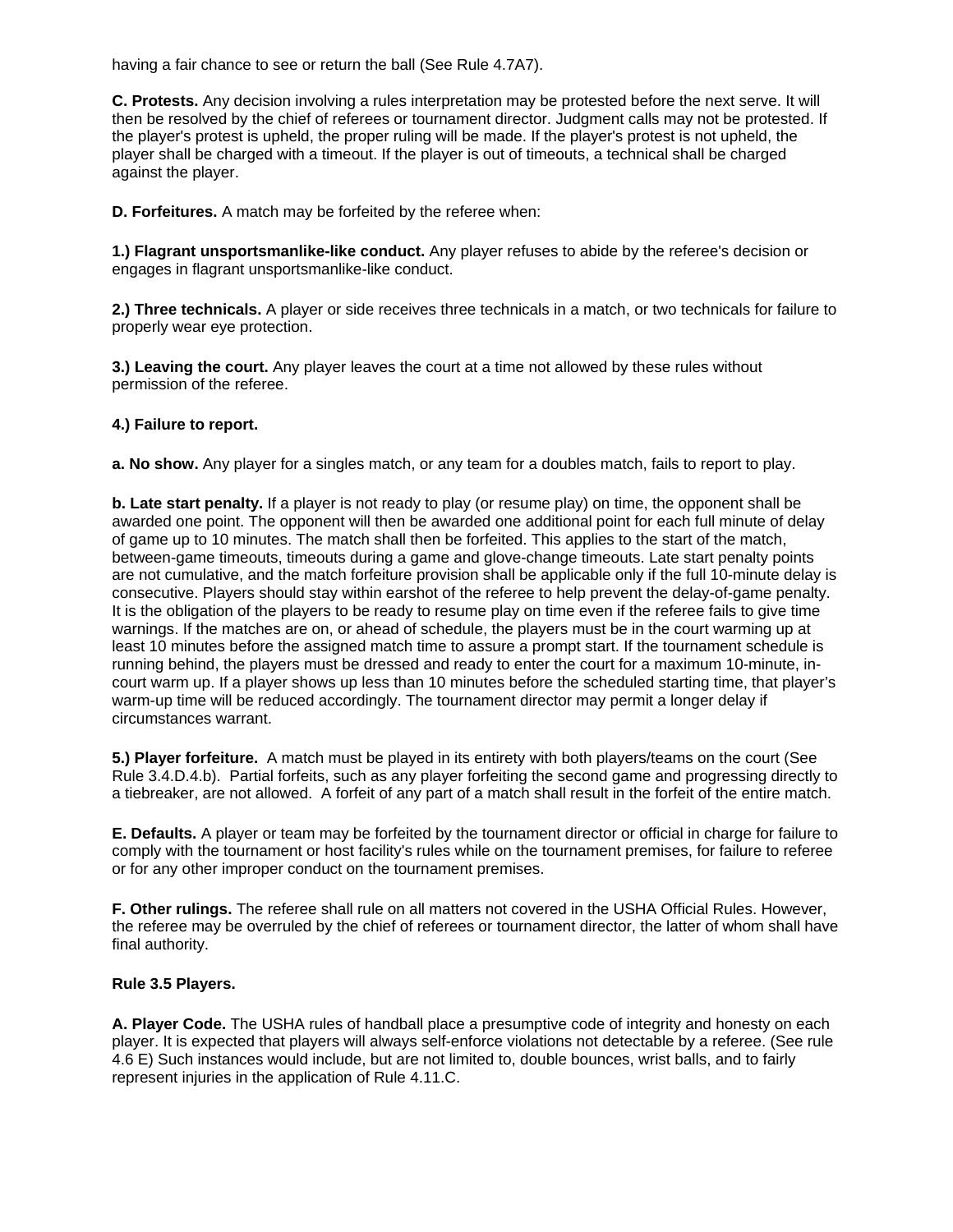## **Rule 3.6 Line judges.**

**A. Line Judges.** There should be a line judge, positioned at the most advantageous viewpoints, for each of the side lines, the short line and the long line.

**B. Duties and responsibilities.** Line judge duties shall be to call "out" the balls that hit the floor or the wall off the court and to call faults on their respective lines as they occur. The short line judge may call skip balls, backswing hinders and two bounce returns at the discretion of the referee. If a line judge is uncertain, he/she should abstain from making a call. The referee may substitute his/her decision on a call.

Line judges also are designated to help decide appealed calls. In the event of an appeal, and after a very brief explanation of the appeal by the referee, the line judges must indicate their opinions of the referee's call. The signal to show agreement with the referee is arm extended with thumb up, disagreement is shown by thumb pointing down. The signal to show no opinion or that the line judge is unsure, or his/her view was blocked, is arm extended with an open hand and palm down. Line judges shall not signal until the referee acknowledges the appeal and asks for a ruling.

**C. Result of response.** If all four line judges abstain from giving an opinion, the referee's call stands. Otherwise the call shall follow the opinion of the majority of participating officials (four line judges and one referee.) Disregarding those who abstain, if the majority of the officials agree with the call, the call shall stand. If a majority disagree with the call, the call must be reversed. If there is a tie, the referee may let the call stand, reverse the call or call for a replay.

# **Rule 3.7 Appeals.**

**A. Appealable calls.** Any player may appeal a short or other service fault. Any player may also appeal receiving line violations. If the server appeals a short or other service fault, and the appeal is upheld, the server is awarded the serve over. If the server had one short, the call would cancel the previous fault call, and the server would be awarded two serves, because he/she was judged to have made a legal serve. If, in the opinion of the referee, the ball could not have been returned, a point shall be awarded the server. If the appeal is not upheld, the call would be two shorts, a side out. If, on the first serve, the server appeals a non-call of a short or other service fault, and the appeal is upheld, the server is awarded a second serve. After the rally has ended, either player may appeal on a double-bounce call or non-call, kill shots called good, kill shots called no good and court hinders. The outcome may result in a point being awarded, a side out, or a replay. After the rally has ended, either player may also appeal faults, restraining line violations, and skip serves not called. If the appeal is upheld, the player is awarded the appropriate call. In all one-wall matches, appeals are limited to three unsuccessful appeals per player/side per 21-point game and two unsuccessful appeals for shorter games. At no time may a player appeal a hinder serve, hinder (other than court hinders), technicals or other discretionary calls.

**B. How to appeal.** A player must make appeals directly to the referee before the referee announces the score. The referee will then request the opinion of the line judges. The referee may also appeal to the line judges if he/she is uncertain of his/her own call, and may then maintain, reverse or nullify the call in question. A replay shall be called if the referee believes it is necessary in the interest of fairness.

**Rule 3.8 Scorer.** The scorer, when utilized, shall keep a record of the progress of the game in the manner prescribed by the tournament director. As a minimum, the progress record shall include the order of serves, outs, points, and total points scored each inning by each server.

**Rule 3.9 Floor manager.** The floor manager informs players of their court assignments and times.

#### **Part 4. Play Regulations.**

#### **Rule 4.1 Serve.**

**A. Order.** In singles, the player winning the toss of a coin serves first in the first game. The other player serves first in the second game. If a tiebreaker is necessary, the player who scored the higher total of points in the first two games serves first. If both players score an equal number of points in the first two games, another coin toss will be made to determine which player serves first.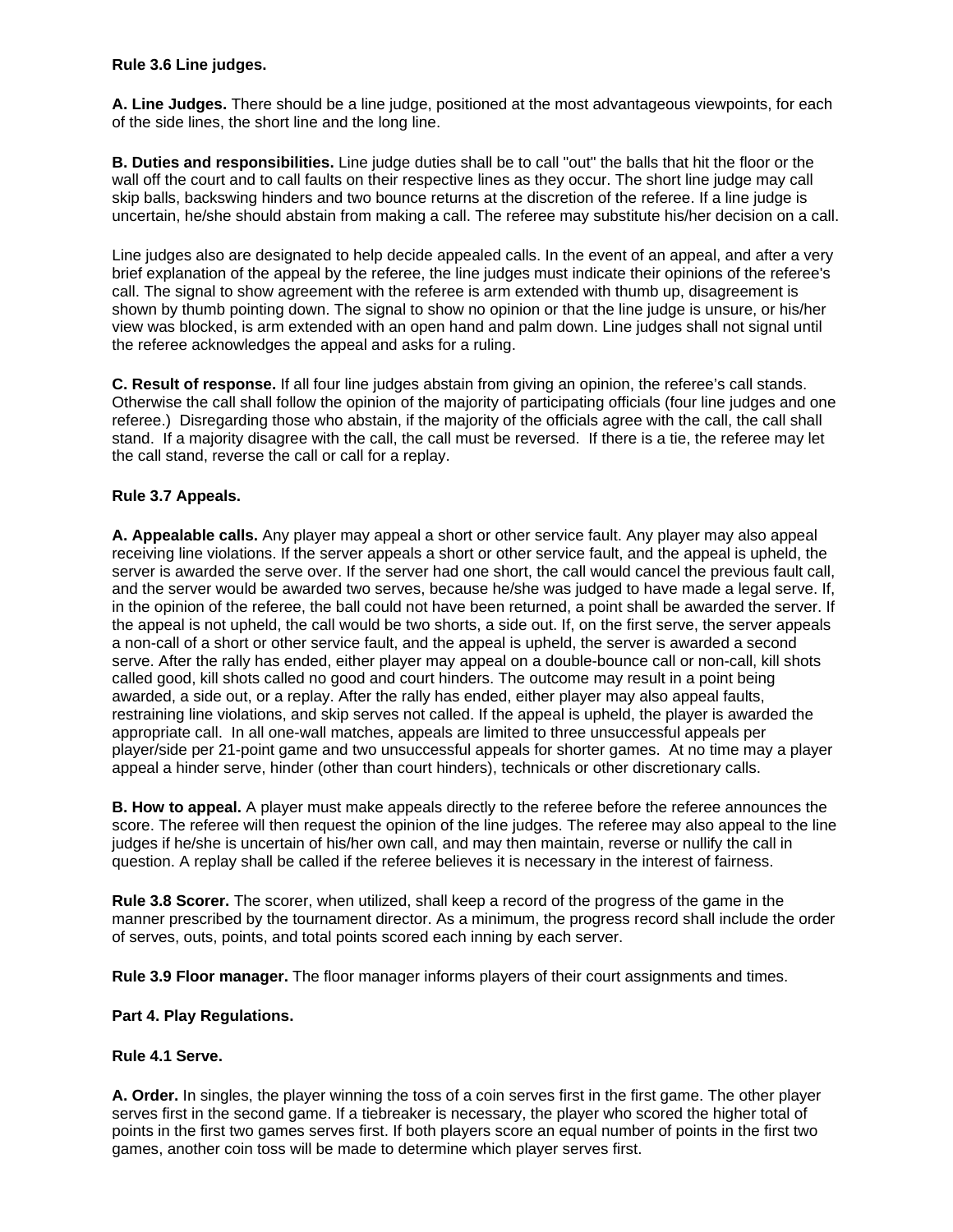In doubles, the side winning the toss of a coin chooses to serve or receive in the first game. The other side shall choose for the second game. If a tiebreaker is necessary, the team scoring the higher total of points in the first two games shall choose. If both teams score an equal number of points in the first two games, another coin toss will be made to determine which team has the choice.

**B. Start.** Games are started by the referee announcing "play ball," and then the score, "0 serves 0."

**C. Place .** The server may serve from any place in the service zone. No part of either foot may touch the floor beyond the outer edge of either line of the service zone. The server must remain in the service zone until the served ball passes the short line from the wall. Violations are called "foot faults." ( See Rule 4.3  $C.1$ .

**D. Manner (Legal Serve).** The server must come to a complete stop in the service zone before beginning the serve. The serve is begun by bouncing the ball to the floor in the service zone. The ball must be hit by the server's hand or fist so that it contacts the wall first and on the rebound contacts the floor in the receiving zone, unless played on the fly. Refer to Rule 4.3C and 4.3D.

**E. Time.** A serve may not be made until the referee has announced the score ( See Rule 3.4.A.9 ). The referee shall call point or side out as soon as a rally ends. The receiver then has up to 10 seconds to assume a receiving position. When the receiver has assumed a receiving position or 10 seconds have elapsed, whichever occurs first, and the server has had reasonable time to get to his/her serving position, the referee shall announce the score and the server must serve (hit the ball) within 10 seconds. If the first serve results in a fault or hinder serve, the referee shall give the receiver a reasonable time to take a receiving position and the server reasonable time to get to his/her serving position. The referee shall then announce "second serve" if the serve was a fault, or "first/second serve, one hinder serve" if a hinder serve, after which the server must serve within 10 seconds.

## *Part 4, Rule 4.1 E: Interpretation No. 4*

*After the rally is over, the referee should immediately call "point" or "side out." The receiver then has 10 seconds to assume his/her ready position, but the server should only have "reasonable time" to get set. The server should not be allowed to stall by slowly retrieving the ball. As soon as the receiver is "ready" and the server has had reasonable time to retrieve the ball, the referee should call the score, at which time the server has 10 seconds in which to hit the ball. If the receiver is in his/her ready position and the referee believes that the server is taking too much time retrieving the ball and assuming the serving position, the referee should call the score. The server will then have 10 seconds in which to serve. If the receiver is not in his/her ready position after 10 seconds have elapsed from the time the referee calls "point" or "side out," the referee should call the score and the server may serve immediately or may take up to 10 seconds, whether or not the receiver is ready.*

# **Rule 4.2 Doubles.**

**A. Server.** At the beginning of each game in doubles, each side informs the referee of the order of service, which must be followed throughout the game. Only the first server on the first serving team may serve the first time up. This player must continue to serve first throughout the game. When the game's first server is put out on his/her initial serve, the side is out. Thereafter, both players on each side shall serve until an out for each occurs. It is not necessary for the server to alternate serves to the opponents.

**B. Partner's position.** In doubles, the server's partner must stand outside the side lines, astraddle the indicated service line, and may not enter the playing zone until the served ball passes him. A violation is called a "foot fault."

**Rule 4.3 Defective serves.** Defective serves are of four types and result in the following:

**A. Dead-ball serves.** A dead-ball serve results in no penalty and the server is given another serve without canceling a prior defective serve or hinder fault. This occurs in the following situations:

**1.) Court hinders.** If a served ball takes an erratic bounce due to a court obstruction or wetness (before the serve has become a legal serve) a court hinder is called and the serve is replayed. (See Rule 3.4 A.4 and 4.7 A.1)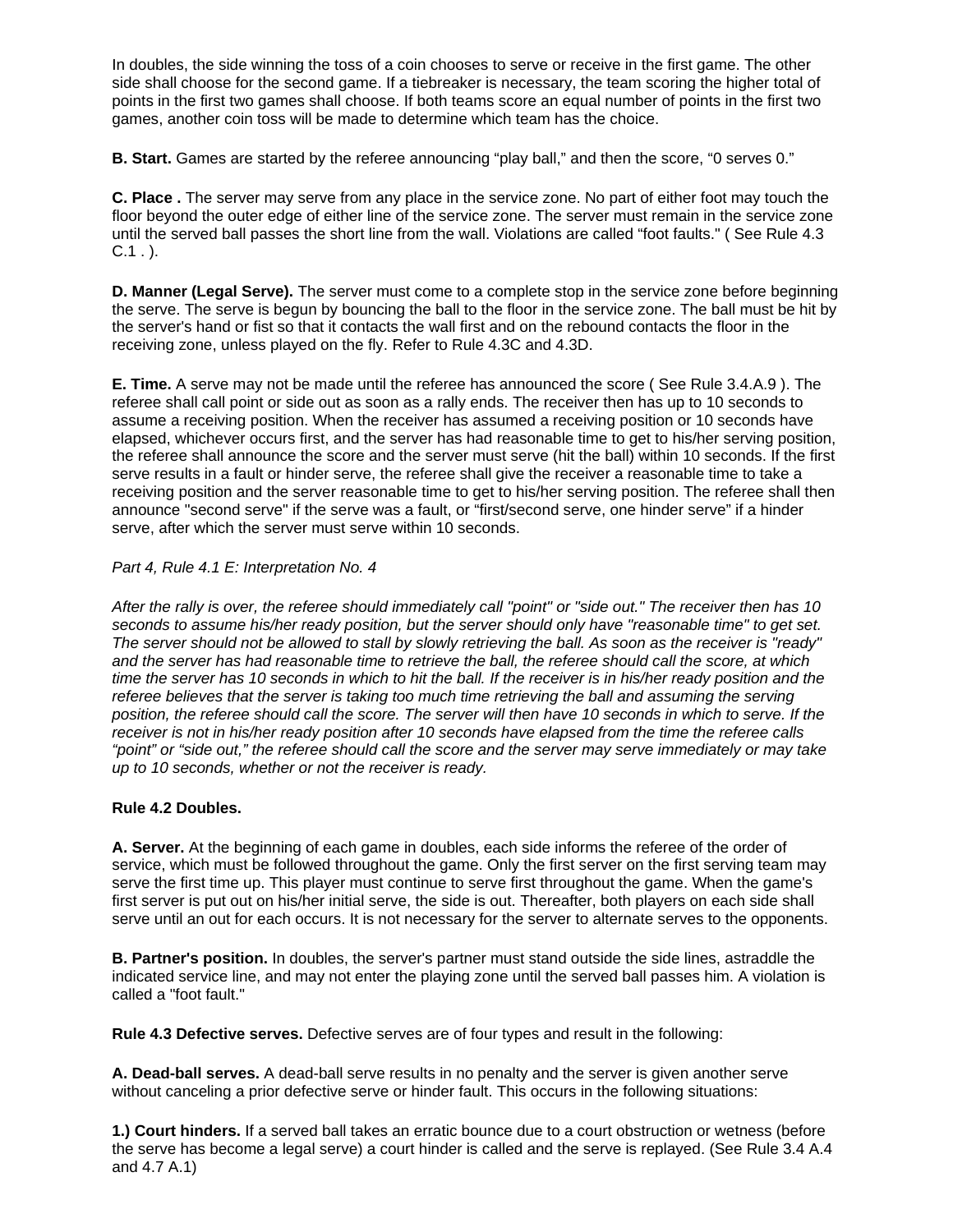**2.) Broken ball.** If the ball is determined to have broken before the serve has become a legal serve, an approved ball must be put into play and the serve shall be replayed. (See Rule 4.6.J)

**B. Hinder serves.** A hinder serve call stops play, and the server gets another serve. (See Rule 4.3 C.6)

**1) Moving on service.** The server or his partner moves out of the way of a legally served ball from the wall, hinder may be called not voiding any previous faults. This call, like any other hinder, is based on interference affecting the play (See Interpretation No. 5) . If there is initial interference, but the receiver still has time to get into good position, a hinder should not be called. In such a case the referee should not make the call too quickly. He/she should watch the reaction of the receiver. The receiver should be given the benefit of any doubt, as long as he/she is properly positioned (See Rule 4.3C6).

## *Part 4, Rule 4.3 B. (1): Interpretation No. 5*

This is a difficult call because there will be instances in which the receiver will be hindered, but the ball *has been hit so high that it is going to result in a setup and the receiver will have time to get into a good position to attempt his/her shot. The hinder serve, like any other hinder, is based on interference affecting the play. In the case just mentioned, there is initial interference, but the receiver still has time to get into good position so that the momentary hinder will not affect the play. In such a case, the referee should not*  make the call too quickly, but should watch the reaction of the receiver. If the referee feels that the *receiver hesitates getting into position, a hinder should be called. If, however, the receiver moves quickly and obviously is going to have time to get into good position for a shot, the hinder should not be called.* 

The receiver should be given the benefit of any doubt so long as his/her receiving position is in the center of the court. However, if the receiver positions himself/herself to one side of center or anticipates the serve is going to be hit to one side and moves in that direction too quickly, and the serve is hit to the opposite side, a hinder should not be called. It is also important that the referee attempt to position himself/herself so that he/she will have the same angle of view as the receiver. The best answer to this dilemma is: When in doubt, call a hinder serve.

**2.)** Straddle balls. A legally served ball that travels between the legs of the server is an automatic hinder serve.

**C. Fault serves.** The following serves are fault serves, and any two that are hit before a legal serve is executed result in an out:

**1.)** Foot fault.

**a.)** The server begins the service motion with one or both feet touching the floor outside the service zone (See Rule 4.1.C ).

**b.)** The server's foot touches the floor outside the service zone before the served ball passes through the plane of the back edge of the short line from the wall.

**c)** In doubles, when the server's partner is not outside the side lines, astraddle the indicated service line, or enters the playing zone before the served ball passes him/her (See Rule 4.2B).

**2.)** Short serve. Any serve that first hits the wall and on the rebound hits the floor in front of, or on, the short line on or between the side lines.

**3) Long serve.** Any serve that first hits the wall and on the rebound hits the floor in back of the long line and on or between the side lines. During tournament play, receiver(s) must not catch a serve that is assumed will be long. The referee shall award a point for failure to return.

**4.)** Bouncing ball outside service zone. Any serve that is struck on a bounce that was made outside the service zone. (See Rule 4.1 D).

**5.)** Not hitting ball on first bounce from a single drop. ( See Rule 4.1 D).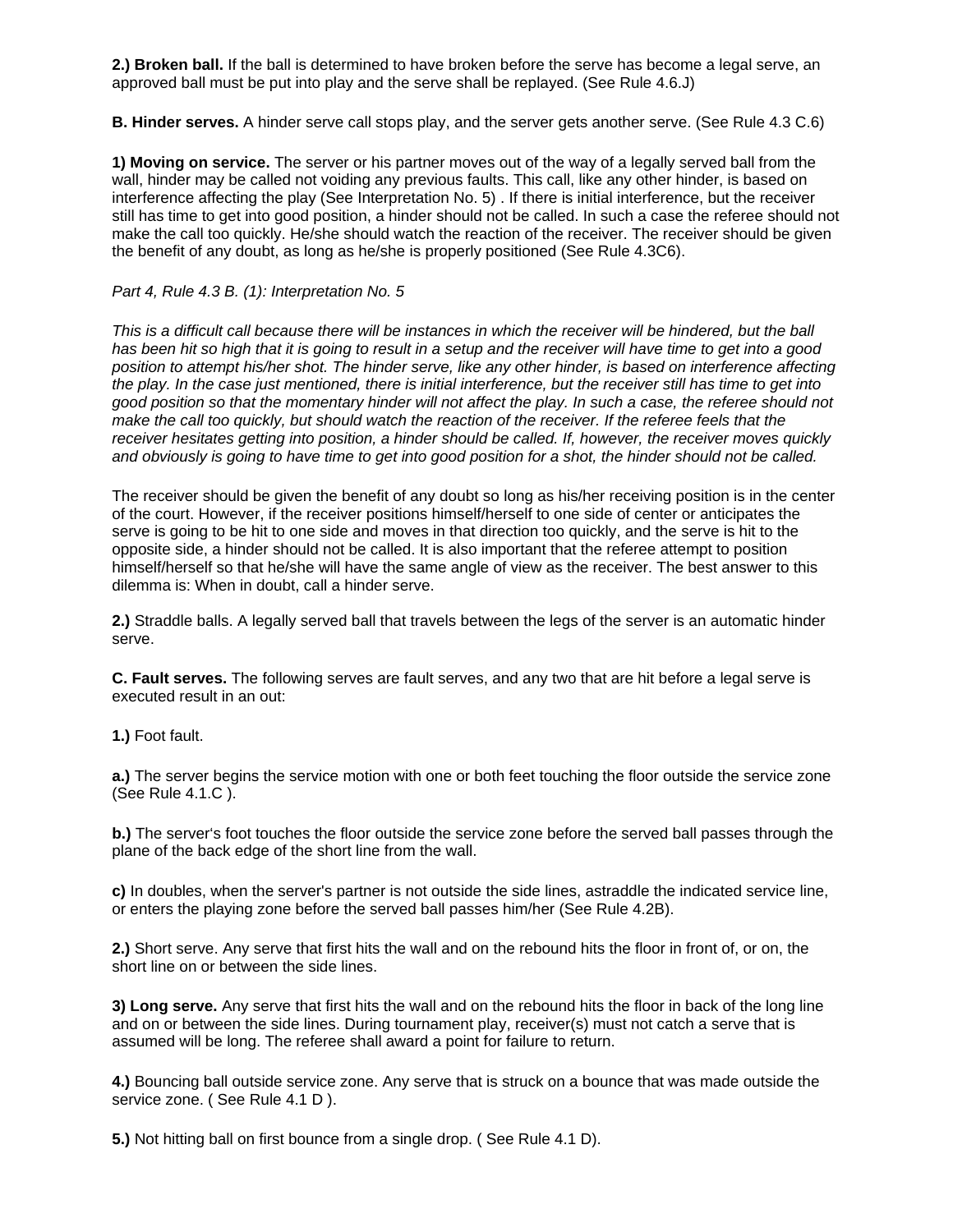**6.)** Two consecutive hinder serves. Two consecutive hinder serves result in a fault. (See Rule 4.3 B.1) This is the only fault call that cannot be appealed. (See Rule 4.8)

**D. Out serves.** Any of the following results in an out:

**1.)** Missed serve. Any attempt to hit the ball that results in a total miss, or in the ball touching any part of the server's body other than the hitting hand.

**2.)** Non-front serve. Any served ball that does not strike the wall first.

**3.)** Touched serve. Any served ball on the rebound from the wall that touches the server, or touches the server's partner. This includes a serve that is intentionally caught. When the partner is hit by the serve, the "out serve" penalty supersedes the partner's foot fault.

## *Part 4, Rule 4.3 D (3): Interpretation No. 6*

*Even though the foot fault occurs before the out serve, the out serve penalty takes precedence and shall be enforced. Another example: A server foot faults when contacting the ball and the ball does not hit the*  wall first. Again, the out serve penalty should be enforced. For this reason, a referee should wait until *after the ball is served to call a foot fault.* 

**4.)** Two consecutive fault serves. ( See Rule 4.3 C ).

**5)** Crotch serve. Any serve that hits the crotch of the wall and the floor shall be considered to have hit the floor first.

**6.)** Out-of-order serve. In doubles, when either partner serves out of order, the points scored by that server since the out of order serving commenced will be subtracted and an out serve will be called. If the second server serves out of order, the out serve will apply to the first server and the second server will resume serving. If the player designated as the first server serves out of order, a side out will be called.

## *Part 4, Rule 4.3 C (6): Interpretation No. 7*

*If the referee is doing a proper job, there should be no out-of-order serves. The referee should keep the players informed as to which player is the server. If the referee sees that a player is about to serve out of order, the referee should immediately stop the player from serving and inform the team as to which player should be the server. If, however, a player does serve out of order, the "out-of-order" rule shall apply.*

**7.)** Service delay. The server fails to hit the ball within 10 seconds after the referee has announced the score.

**8)** Wall edge. The top edge of the wall, if any, is not part of the court. A ball striking the top edge is an out.

**9)** Outside serve. Any serve that, on the rebound from the wall, hits the floor outside of the side lines is an out against the serving side. During tournament play, receivers must not catch serves that they assume to be out. Referee will award point for failure to return.

#### **Rule 4.4 Return of Serve.**

**A. Receiving position.** . The receiver or receivers must stand in back of the service line until the ball from the wall passes the short line. Any violation of this rule results in a point for the server (See Rule 2.1 B.4).

**B. Fly return.** In making a fly return, the receiver may hit the ball anytime after it passes completely through the plane of the back edge of the short line and no part of his/her body may extend on or over the plane of the back edge of the short line until after contacting the ball. A violation results in a point for the server. After contacting the ball, the receiver and his/her partner may step on or over the short line without penalty.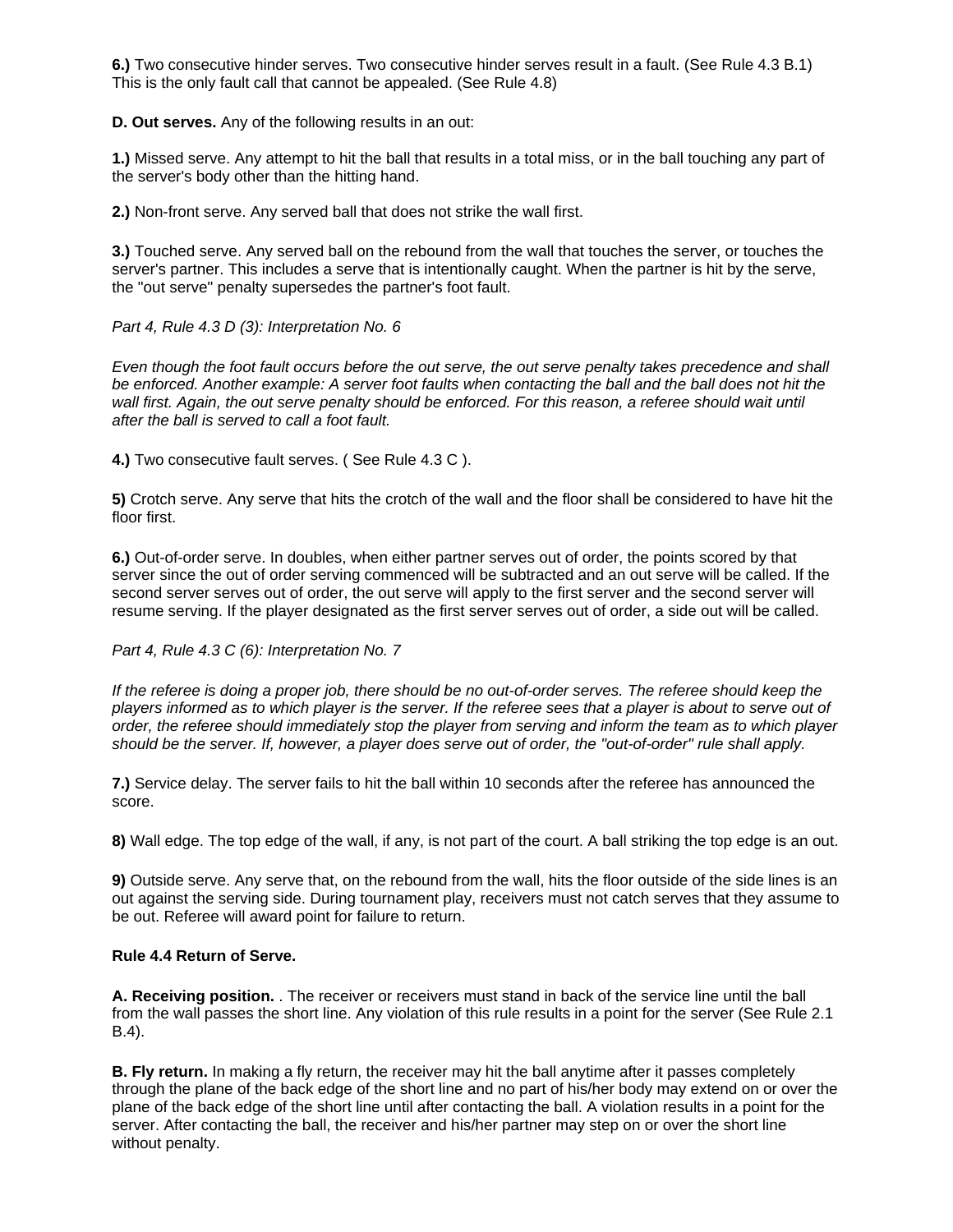**C. Legal return.** After the ball is legally served, one of the players on the receiving side must strike the ball either on the fly or after the first bounce, and before the ball touches the floor a second time, to return the ball to the wall on or between the lines first and make it rebound into the playing zone. A returned ball may not touch the floor before touching the wall. Failure to make a legal return results in a point for the server.

**Rule 4.5. Changes of serve.** A server continues serving until he/she or his/her side makes an out. When the server or the side loses the serve, they become the receiver or receiving side, and the receiving side becomes the serving side; and so alternately in all subsequent services of the game. Outs are made by:

**A. Out serve.** The server makes an out serve under Rule 4.3 D .

**B. Fault serves.** The server makes two fault serves before executing a legal serve under Rule 4.3 C.

**C. Hits partner.** The server hits his/her partner with an attempted return.

**D. Return failure.** The server or his/her partner fails to keep the ball in play by returning it as required by Rule 4.4 C.

**E. Avoidable hinder.** The server or his/her partner commits an avoidable hinder ( See Rule 4.9).

**F. Second out.** In doubles, the side is retired when both partners have been put out, except on the first serve of the game as provided in Rule 4.2 A.

**Rule 4.6 Rally.** A rally is defined as when the ball is legally returned and kept in play after a legal serve is executed. Play during rallies must be in accord with the following rules:

**A. One hand.** Only the front or back of one hand may be used at any one time to return the ball. Using two hands together or any portion of the body other than the hand to hit a ball is an out.

**B. Wrist ball.** The use of any other part of the body to return the ball, including the wrist or arm above the player's hand, is a violation, even though the wrist or arm may be covered by a glove.

**C. One touch.** In attempting returns, the ball may be touched only once by one player. In doubles, both partners may swing at the ball, but only one may actually hit it.

**D. Failure to return.** Any of the following constitutes a failure to make a legal return during the rally:

**1.)** The ball bounces on the floor twice before being hit.

**2.)** After contact, the ball fails to reach the wall and rebound into the playing zone .

**3.)** The ball goes off a player's hand or fist into the gallery.

**4.)** A ball that obviously did not have the velocity or direction to be returned legally (See Rule 4.4 C) strikes another player on the court.

**5.)** In doubles, a ball struck by one player hits that player's partner.

**6.)** Committing an avoidable hinder ( See Rule 4.9 ).

**E. Effect of failure to return.** Each violation results in an out or point. Any violation not detected by the referee must be called by the offending player (See Rule 3.5.A).

# **F. Return attempts.**

**1.) Singles.** If a player swings at but misses the ball in play, the player may repeat attempts to return the ball until it touches the floor the second time.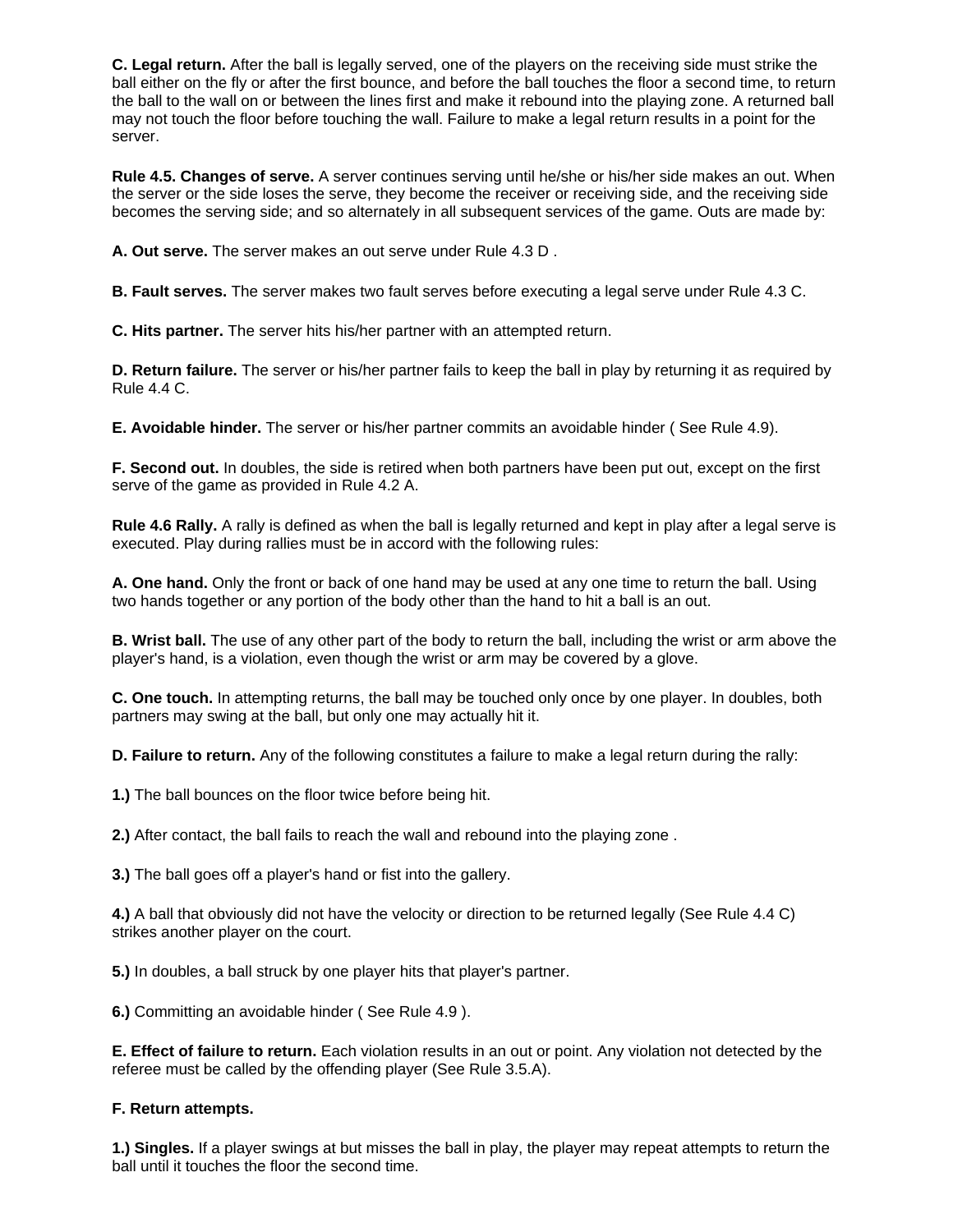**2.) Doubles.** Both players on a side are entitled to attempt to return the ball. If one player swings at but misses the ball, both he/she and his/her partner may make further attempts to return the ball until it touches the floor the second time.

**3.) Hinders.** In singles or doubles, if a player swings at but misses the ball in play, and, in his/her or his/her partner's continuing attempt to play the ball before it touches the floor a second time, an opponent commits unavoidable interference, a hinder is called ( See Rule 4.7 ).

**G. Touching the ball.** Except as provided in Rule 4.7 A.2 , any touching of a ball before it touches the floor the second time by a player other than the one making a return is a point or out against the offending player.

**H. Out ball.** Any ball in play, after the service, striking outside the side lines or past the long line, is an out or point. During tournament play, the players must not catch balls that they assume to be out. Referee will award an out or point.

**I. Dry ball and gloves.** Every effort must be made to keep the ball dry. Deliberately wetting the ball results in an out or point. The ball may be inspected by the referee at any time. If a player's gloves are wet to the extent that they leave wet marks on the ball, the player must change to dry gloves on a referee's timeout. This is strictly a referee's judgment. If a player wishes to change to dry gloves, he/she must hold his/her gloves up to the referee and obtain the referee's permission to change. He/she may not leave the court without the referee's permission. Two minutes are allowed for glove changes. The referee should give a one-minute warning, but the player is still responsible to be back in the court and ready to play within two minutes.

**J. Broken ball.** If there is any suspicion that a ball has broken on the serve or during a rally, play continues until the end of the rally. An official or any player may request that the ball be examined by the referee. If the referee decides the ball is broken, an approved ball must be put into play and the point replayed. Once a succeeding serve is attempted, the previous rally stands.

#### *Part 4, Rule 4.6 J: Interpretation No. 8*

*The ball does not have to be completely broken to warrant a replay. A ball that is starting to crack will often have an erratic bounce. The referee should call for a replay only if he/she determines that a ball has cracked sufficiently to cause an erratic bounce. If a player suspects a ball has cracked, he/she should immediately toss it to the referee for inspection. No player shall make any physical effort to determine if the ball is cracked or otherwise unplayable without the express consent of the referee. This is solely the referee's responsibility and he/she will make the replay call if necessary. At the referee's discretion, if a ball is found to be unplayable due to the unauthorized physical efforts of any player, it shall be deemed to have been made unplayable by that player's actions and not during the rally, and the preceding rally shall not be replayed.*

**K. Play stoppage.** If a foreign object enters the court or any other outside interference occurs, or if a player loses a shoe or other properly worn equipment, the referee shall stop the game if it interferes with the continuance of play or poses an immediate danger. However, safety permitting, one rally-ending attempt should be allowed ( See Rule 4.9 H).

# *Part 4, Rule 4.6 K: Interpretation No. 9*

*In most cases, if a foreign object (such as a ball from an adjacent court) enters the court, the referee should immediately stop play and call a hinder because of the distraction and for safety reasons. However, it might happen that a player would lose a shoe, headband or even a glove. In these cases, the referee should allow the opposing player one opportunity to hit a rally-ending shot if all of the following conditions are met:* 

*1. The referee believes the opposing player is in no danger of stepping on the lost object;* 

*2. The opposing player does not appear to be distracted by the lost object;*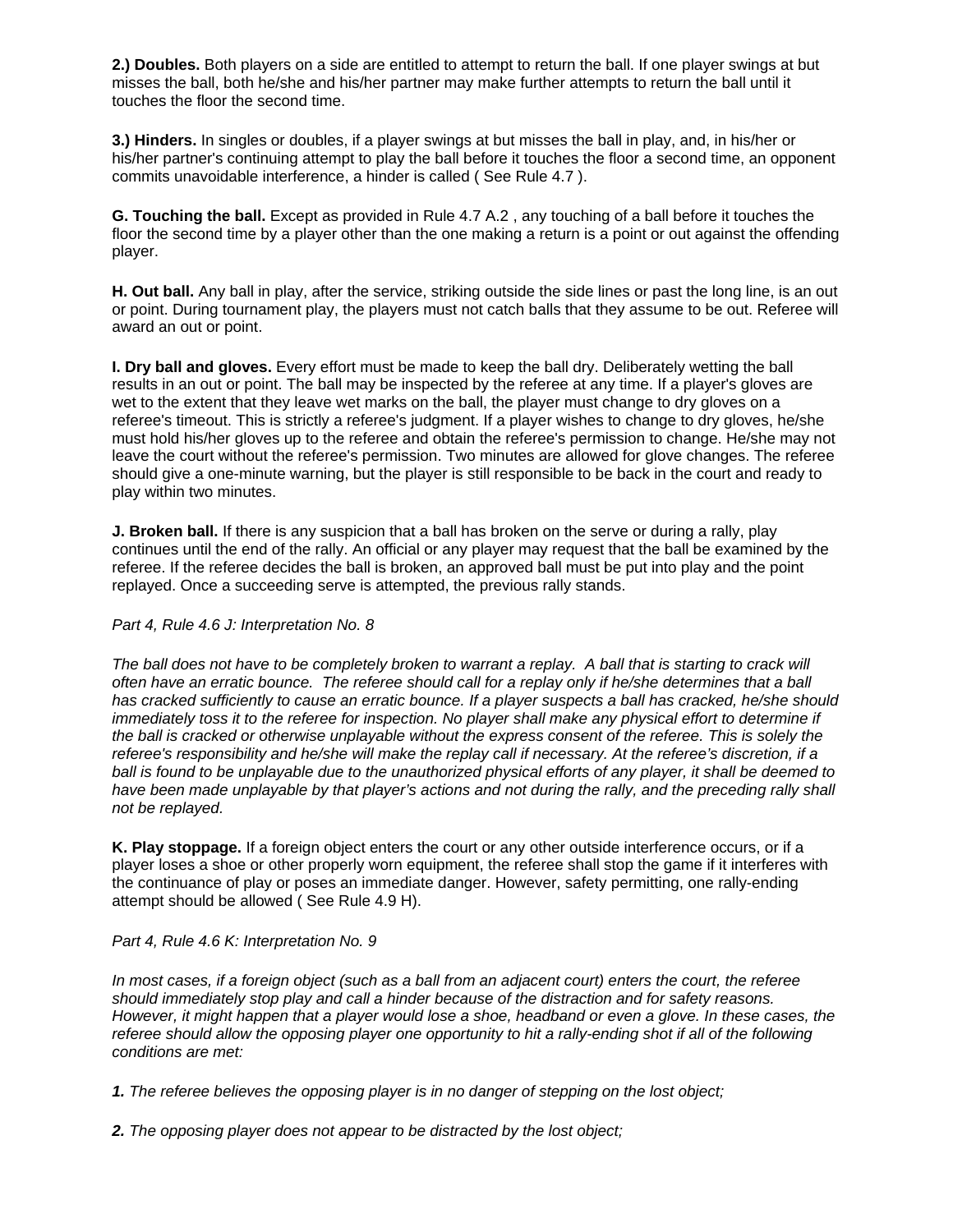*3. And the opposing player apparently has an opportunity to hit an offensive, rally-ending shot.* 

*If the player is allowed the one offensive shot, one of the following calls should be made immediately afterward: If the player skips the ball in, that player loses the rally. If the player hits a kill shot or pass shot that cannot be retrieved, that player should be awarded the rally. If the player who lost the equipment is able to retrieve the shot, a hinder should be called.*

**L. Replays.** Whenever a rally is replayed for any reason, the server is awarded two serves. All previous defective serves are voided.

**Rule 4.7 Dead-ball Hinders.** Dead-ball hinders should be called when interference affects the play. ( See Rule 4.6.F.3 ).

## **A. Situations.**

**1.) Court hinders.** If, after the ball has been legally served, in the referee's opinion, an erratic bounce is caused by a court obstruction or irregularity, a court hinder should be called. The player should not stop play at any time in anticipation of a call. Included in court hinders is the ball that hits a wet spot on the floor, causing it to skid. This is the referee's call, not the player's. (See Rule 3.4 A.4 and 4.3 A.1)

*Part 4, Rule 4.7 A.(1): Interpretation No. 10* 

*Balls that skid on wet floors are court hinders, assuming that the player was in position to make a return had the ball bounced truly.*

**2.) Ball hits opponent**. When a returned ball touches an opponent on the fly before hitting the wall, and the shot obviously would not have been fair, the player who was hit by the shot will be awarded the rally . If there is any doubt in the official's mind, a dead ball hinder shall be called.

**3.) Body contact.** If body contact occurs and the referee believes it was sufficient to stop the rally, either to prevent injury or because the contact distracted or prevented a player from being able to make a reasonable return, a hinder will be called. Except for the offensive player stopping play during his/her back-swing, physical contact is not an automatic hinder. Any other time an offensive player may immediately stop play and call contact, however, this is not an automatic hinder and the player stops play at his/her own risk. It is the judgment of the referee as to whether the contact impeded the play.

**4.) Moving on service.** If the server or his/her partner moves out of the way of a legally served ball. (See Rule 4.3B1)

**5.) Back-swing hinder.** A player may not stop play, except on physical contact during his/her backswing. He/she may immediately say "Contact" if he/she wants a contact hinder. If he/she elects to hit the ball, no contact call will be permitted. The defensive player may not stop play if contact occurs during his/her opponent's back-swing.

**6.) Safety holdup.** Any player about to execute a return who believes he/she will strike his/her opponent with his/her hand, arm, or ball may immediately stop play and request a dead-ball hinder. This call must be made immediately and is subject to approval by the referee. The referee must grant the hinder if he/she believes the holdup was reasonable and the player otherwise might have been able to return the shot. The referee might also call an avoidable hinder if warranted. (See Rule 4.9 G) This does not affect the rules on legal hinders. (See Rule 4.7 B.1)

*Part 4, Rule 4.7 A.7: Interpretation No. 11* 

*This situation comes about when the offensive player finds himself/herself unable to execute a swing without immediately hitting the opponent with his/her hand, arm or the ball. This rule is designed to increase the safety of all players and is not meant to create additional opportunities for players to stop play. Players who call for a safety hold-up and stop play may find the referee in disagreement, in which case the referee's call prevails.*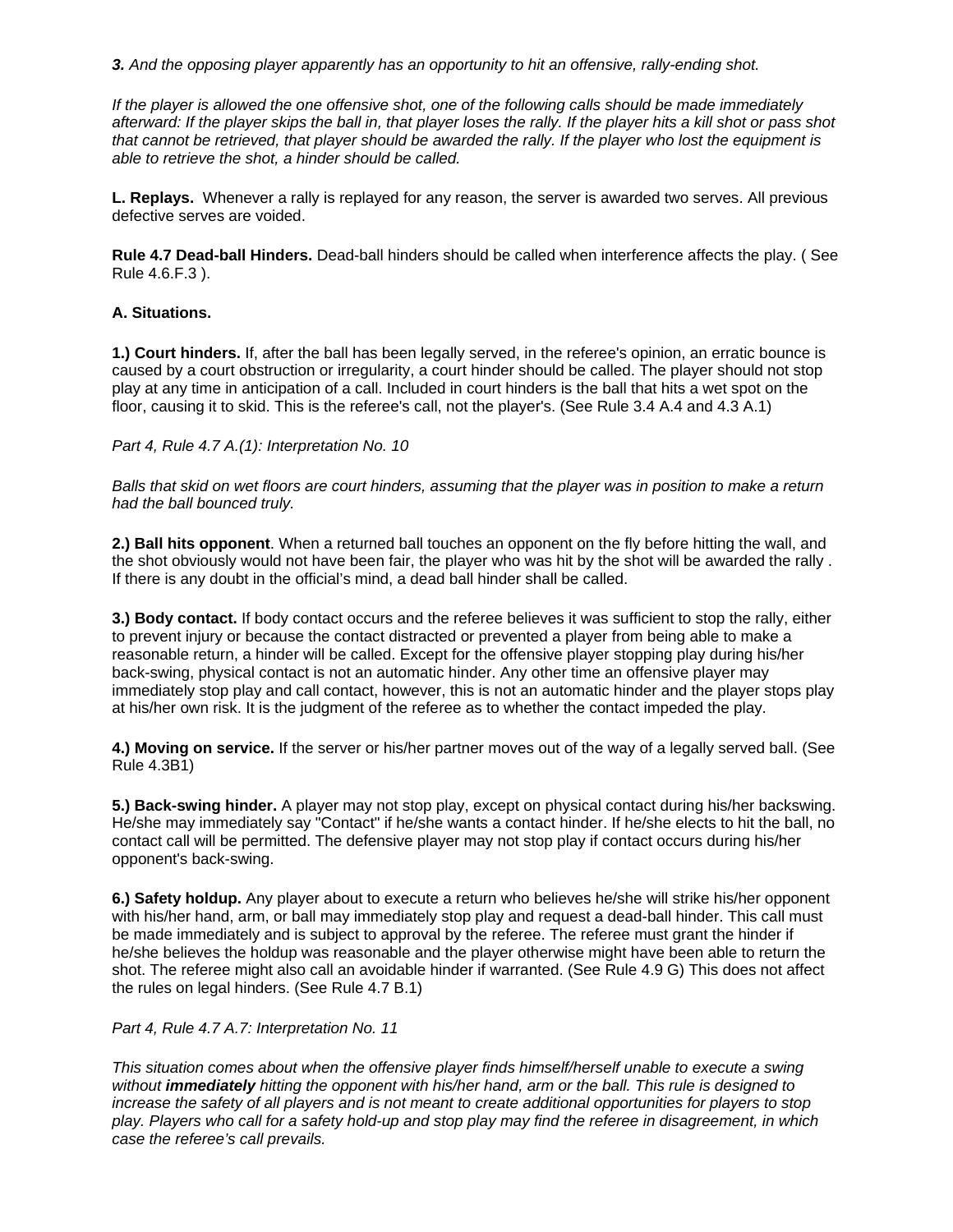**7.) Other interference.** Any other unavoidable interference that prevents a player from having a fair chance to see or return the ball.

### **B. Yielding fair access.**

**1) Standing still.** If a player attempting to play a ball is interfered with by an opponent, who, after his side has played the ball, was perfectly still in front of or aside the player, it is NOT a hinder. This "legal" hinder is the essence of the one-wall game. However, if a player of the side that has just hit the ball stands perfectly still, but his opponent moves back into him in trying to play the ball, not necessarily making contact, and is thus kept from having a fair chance to play the ball, it is a hinder. It is the duty of the player farther from the wall to get out of the way. (See Interpretation No. 12)

2) Being moved into the ball. If a player on the side that has just hit the ball is moved or pushed unintentionally into the ball, or prevented from getting out of the way of a ball, by an opponent trying to play the ball, it is a dead ball hinder.

## *Part 4, Rule 4.7 B.1&2: Interpretation No. 12*

*The referee must remember that if the ball is judged to be un-retrievable, a hinder should not be called no matter what kind of interference takes place. However, if the referee is in doubt, the benefit of that doubt should go to the player attempting to retrieve the ball and the hinder should be called.*

**C. Doubles.** Both players on a side are entitled to a fair and unobstructed chance at the ball. Either one could have been entitled to a hinder even though it naturally would be his/her partner's ball and even though the partner may have attempted to play the ball and has already missed (not touched) it.

**D. Effect.** A hinder call stops the play and usually voids any situation that follows, such as the ball hitting a player who stopped playing because of the call. However, if, in the opinion of the referee, his/her call was not responsible for the player being hit by the ball, the referee may overrule the hinder call and declare either a point or out. The only hinders a player may call are specified in Rules 4.7 A. 5., and 4.7 A.6., and are subject to approval by the referee. Whenever a dead-ball hinder is called, the rally is replayed and any previous fault on the server is voided.

**Rule 4.75 Hinder Fault.** During a rally, if a player on the serving side creates a hinder called by the referee, the serving side starts the ensuing service with a fault, except as stated in Rule 4.3 B.

**Rule 4.8 Avoidable hinders.** An avoidable hinder results in an out or a point ( See Rule 4.5.E ), depending on whether the offender was serving or receiving. Player intent has no bearing on an avoidable call. An avoidable hinder should be called only when a hinder could have been avoided with reasonable effort. A player moving as late as possible to avoid being hit by the ball is not creating an avoidable hinder. (See Rule 4.7 B.1) Avoidable hinders, which should not be confused with "legal" hinders (See rule 4.7 B.1), are called when:

**A. Failure to move.** A player does not move sufficiently to allow his/her opponent his/her shot.

#### *Part 4, Rule 4.8 A: Interpretation No. 13*

*The player standing further from the wall must move out of the way of his opponent even though it may mean moving to an undesirable court position. If a player assumes such a position and there is a collision, or there is interference with the stroke of the player trying to strike the ball, the hinder is avoidable.* 

**B. Blocking.** A player moves into a position that effects a block or crowds his/her opponent about to return the ball; or, in doubles, one partner creates a hinder by moving in front of an opponent as his/her partner is returning the ball.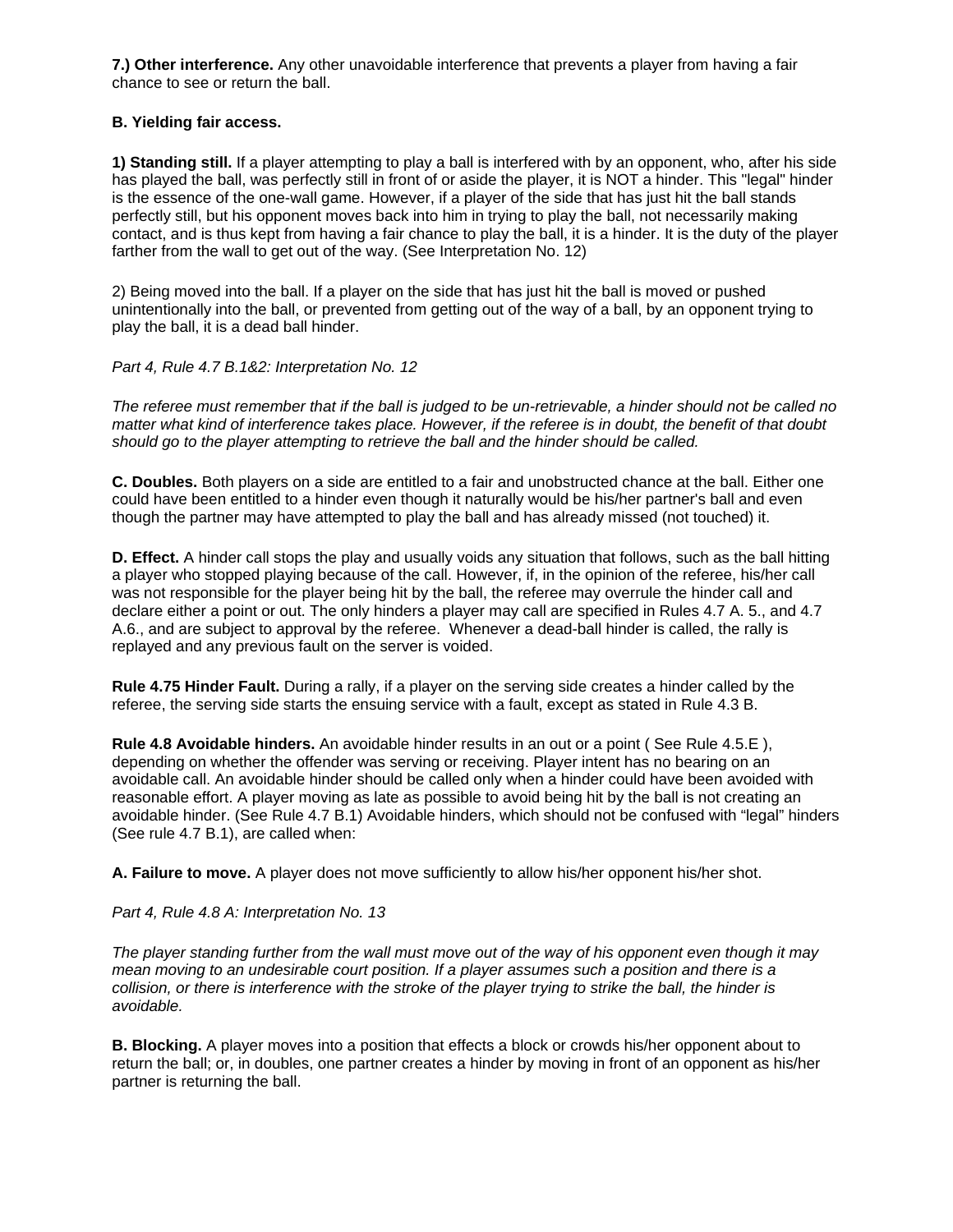*Part 4, Rule 4.8 B: Interpretation No. 14* 

*This call is just the opposite of the "failure to move" avoidable hinder. When a player "creates" a hinder by his/her movement, it is also avoidable. Sometimes a player, in the effort to get into a better court position, will cause contact with an opponent who is about to hit the ball, or a player will move in so close to an opponent who is hitting the ball as to cause a possibility of body contact. In either case, an avoidable hinder should be called. It is also an avoidable hinder if one player, just as his/her partner is hitting the ball, moves directly in front of an opponent creating a hinder, not to be confused with a "legal " hinder .*

**C. Moving into ball.** A player moves into the path of and is struck by the ball just played by his/her opponent.

*Part 4, Rule 4.8 C: Interpretation No. 15* 

*This avoidable hinder may occur almost anywhere on the court. A player has an offensive setup; in his/her effort to get into a more favorable position, the defensive player moves into the path of the ball and is hit. This is avoidable. In this case, the referee must use judgment and not call an avoidable if he/she feels the ball was "mis-hit" and that the defensive player was moving into a non-hindering position in which he/she would not have been hit if the ball had been hit truly.*

**D. Pushing.** A player forcibly pushes an opponent during a rally.

*Part 4, Rule 4.8 D: Interpretation No. 16* 

*This avoidable hinder may occur when a player pushes a player, no matter how slightly, who is about to hit the ball, or when a player forcefully pushes a player in the attempt to get into position for his/her shot. An accidental push of a slight nature by an offensive player should not be called avoidable.* 

**E. View obstruction.** Moving across an opponent's line of vision just before he/she strikes the ball.

*Part 4, Rule 4.8 E: Interpretation No. 17* 

*Generally, this type of avoidable hinder occurs after a player has hit the ball and finds himself/herself out of position. In the effort to move into a better court position, he/she crosses the eventual path of the ball just before the ball reaches the opponent, thereby obstructing the opponent's view of the ball.*

**F. Distraction.** Any avoidable distraction or intimidation that would interfere with the offensive player or team.

*Part 4, Rule 4.8 F: Interpretation No. 18* 

This avoidable hinder should be called against a player who attempts to move in very close to an opponent in an attempt to cause a distraction.

**1)** . **Talking During the Rally**. Aside from appeals and rally ending calls, there is no need for talking during a rally except in doubles, when the team on the offense is allowed to briefly communicate which partner is to hit, or not to hit, the ball.

*Part 4, Rule 4.8 F.1: Interpretation No. 19* 

*In doubles, allowable "brief communication" shall be construed to be any reasonable variation of "yours," "mine," or "leave it," consisting of very few syllables.* 

*Any other talking during the rally by any player frequently affects the play of the opponent(s). If the referee determines that such talking is a distraction, an avoidable hinder shall be assessed. In order to deter unnecessary conflict between opponents on this issue, referees should be liberal in assessing this avoidable hinder.*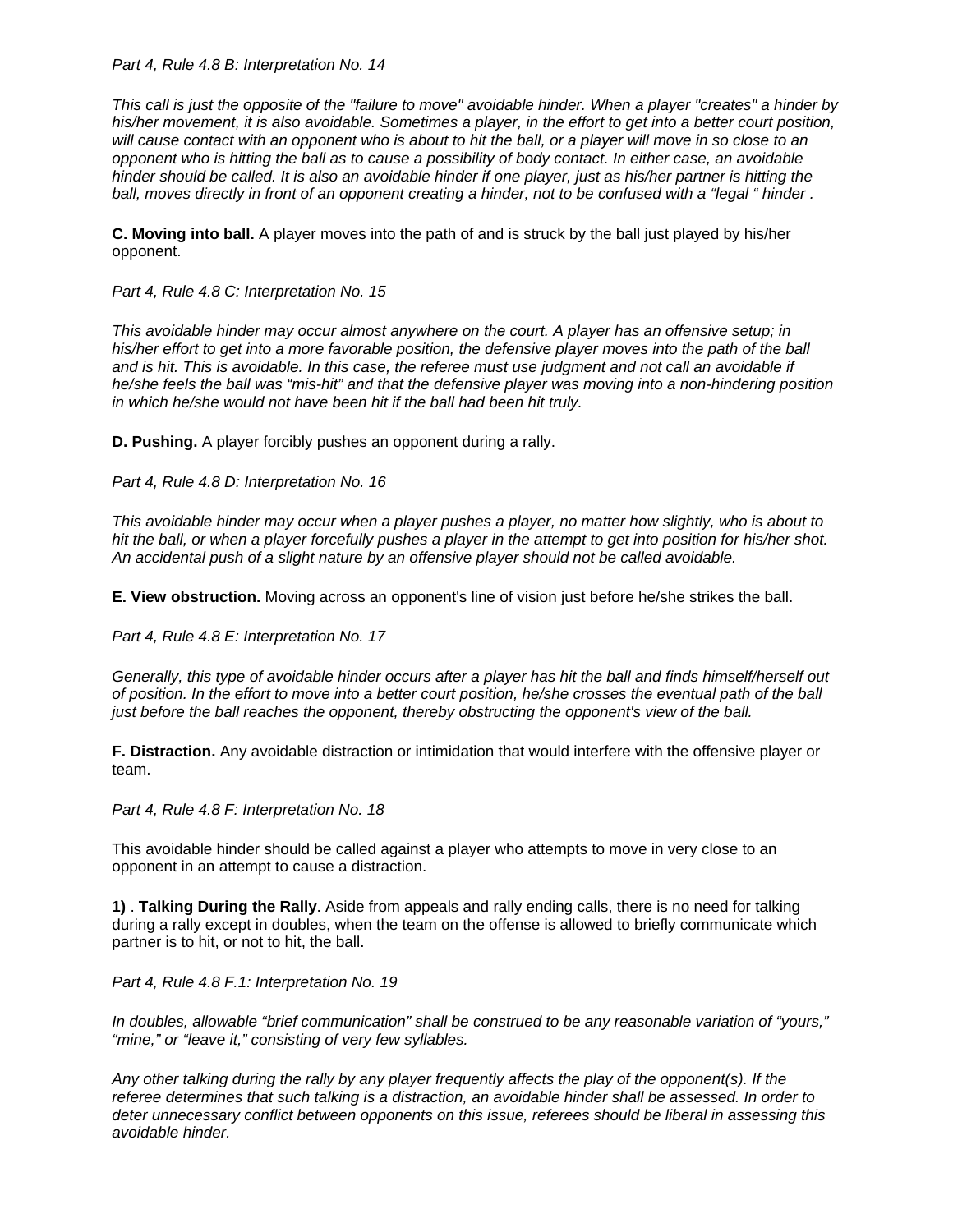*Sometimes an offensive player may make a call that is otherwise reserved for the referee, such as "short serve" "out," or "hinder." Play shall immediately be stopped and the referee shall consider this to be an appeal for concurrence. If the appeal is upheld, the player's call shall stand. Otherwise, the player shall be assessed an avoidable distraction hinder and lose the rally. Under no circumstances may a player say anything while an opponent is playing the ball. Of course, players can make calls against themselves at any time, such as double bounces, wrist balls, etc.*

**G. Stroke interference.** Any positioning that would not allow the opponent to use a normal stroke. This especially applies to a player moving in too close and being hit by, or restricting the follow-through of, the player hitting the ball.

#### *Part 4, Rule 4.8 G: Interpretation No. 20*

*A player hitting the ball is entitled to stroke the ball without being in danger of contacting an opponent during the stroke. The stroke includes the back-swing as well as the follow-through of the arm. If a player is contacted during any part of the stroke by the player hitting the ball, an avoidable hinder should be called, assuming the player who was hit could have avoided the interference with reasonable effort. This interference might not have affected the shot, but it doesn't matter if the ball reaches the wall or not. This avoidable hinder must be called for safety reasons. Playing too close can cause serious injury, and the referee should forfeit the offending player if this type of positioning continues. This does not affect the rules on legal hinders.*

**H. Improper equipment.** The loss of any improperly worn equipment, or equipment not required on court, that interferes with the play or the safety of the players constitutes an avoidable hinder.

*Part 4, Rule 4.8 H: Interpretation No. 21* 

*Improperly worn equipment includes eye protection that requires some type of strap in order to stay on the head. Failure to wear such a strap could be considered improperly worn equipment. Gloves that are not snugly attached might also be improperly worn equipment. Equipment not required could be items such as a baseball cap or jewelry.* 

**Rule 4.9 Technicals.** A technical is assessed for unsportsmanlike-like conduct or for improperly wearing eye protection. If a referee issues a technical, one point shall be deducted from the offender's score. The technical has no effect on service changes or side outs. If the technical occurs between games or when the offender has no points, the result will be that the offender's score will be a negative one. Three technicals in a match, or two for eye protection infractions, on a singles player or a doubles team will result in a forfeiture.

**A. Types.** Some examples of actions that may result in technicals are:

**1.)** Too frequent complaints made against the referee's judgment.

**2.)** Abuse of appeal privileges.

**3.)** Profanity.

**4.)** Excessive arguing.

**5.)** Threat of any nature to opponent or referee.

**6.)** Excessive or hard striking, throwing or kicking of ball between rallies.

*Part 4, Rule 4.9 A (6): Interpretation No. 22* 

*If the opponent is hit or narrowly missed by the ball, a technical should be called. On the other hand, if it is the first offense, and the opponent was in no danger of being hit, a technical warning should be issued.*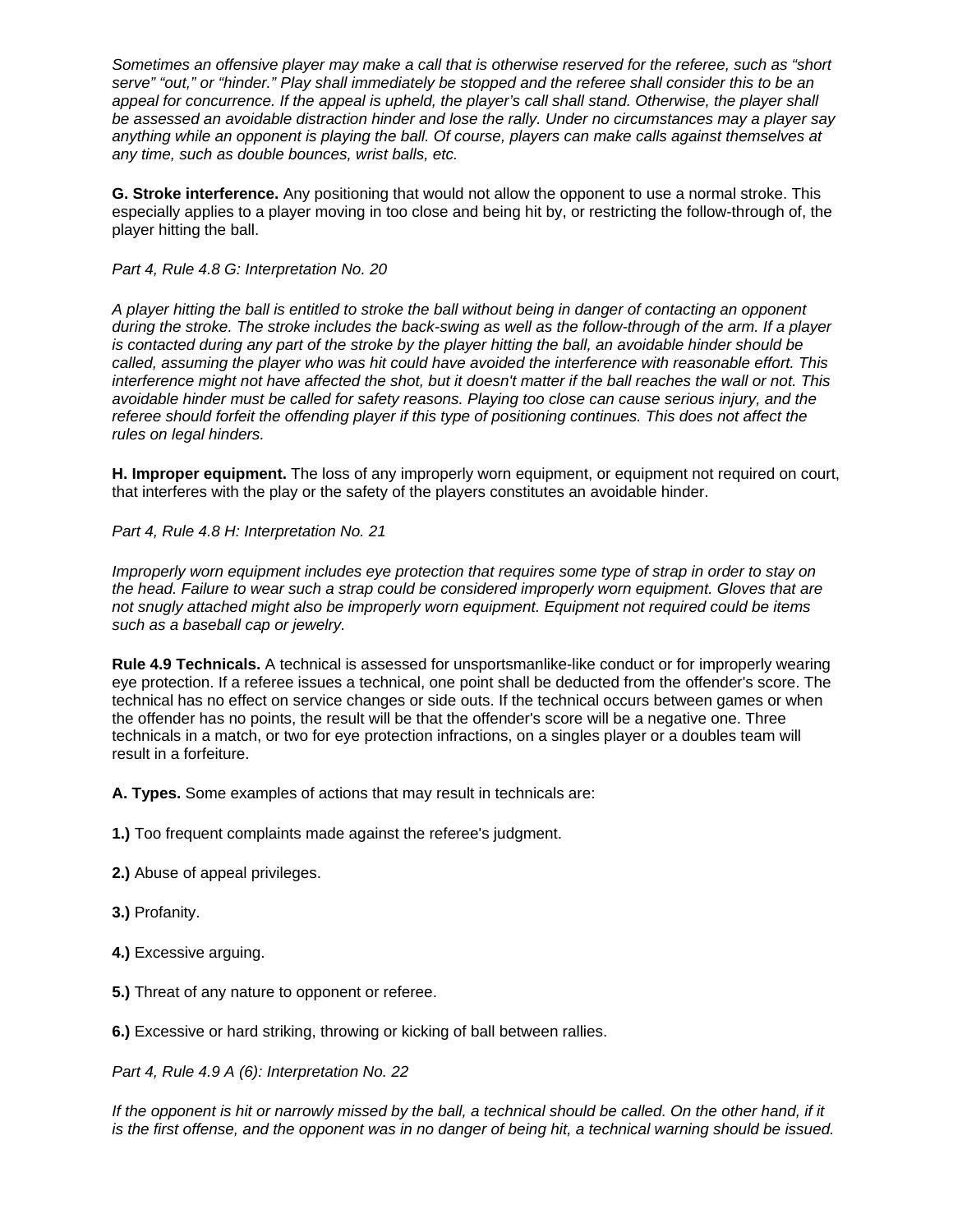**7.)** Failure to wear eye protection properly.

**8.)** Protests lost after all timeouts have been used.

**9.)** Anything considered unsportsmanlike behavior.

**B. Warnings.** If a player's behavior is not so severe as to warrant a technical, a technical warning may be issued without a point deduction and should be accompanied by a brief explanation of the reason for a warning. A technical warning may precede the penalty of a technical but is not necessary.

## **Rule 4.10 TIMEOUTS**

**A. Timeouts.** Any player may request a timeout, but not after the referee has announced the score, called "second serve" after a fault serve, or called "first/second serve, one hinder serve" after a hinder serve. Timeouts must not exceed one minute. Three timeouts are allowed each side per 21-point game. Two timeouts are allowed during an 11-point game. Timeouts may be called consecutively. Players may leave the court during a timeout.

**B. Equipment timeout.** At the discretion of the referee, equipment timeouts may be granted for shoes that come off during play, broken shoelaces, torn equipment, wet gloves, wet shirts, wet floor, or other reasons. Players are not charged for such timeouts, and two minutes is the maximum time allowed.

**C. Injury.** No timeout shall be charged to a player who is injured during the match. An injured player shall not be allowed more than a cumulative total of 15 minutes of injury timeout during a match. If the injured player is unable to resume play after a period totaling 15 minutes, the match may be awarded to the opponent. Preexisting conditions (including but not limited to injury and illness), fatigue or cramps do not warrant injury timeouts. For any injury, if the referee or tournament director determines the player cannot continue play the match may be terminated at that time, regardless of cumulative injury time out minutes still available. (See Rule 3.5).

**1.) Blood Borne Pathogen**. When a player is bleeding, or when blood is detected on the court or on a player, play must be stopped, the player must be removed from the court, and play cannot resume until:

**a.)** the bleeding is stopped;

**b.)** the open wound is covered with a dressing strong enough to withstand the demands of continued play;

**c.)** any player whose uniform is soiled with blood changes the part of the uniform affected;

**d.)** any surface contaminated with blood is cleaned. Cleaning, including disposal, shall be performed by the host facility. The occurrence of bleeding, by itself, shall not constitute an injury for the purpose of application of the injury timeout provisions of this rule.

**D. Between games.** Five-minute rest periods are allowed between games. Players may leave the court.

**E. Postponed by referee.** Any games postponed by the referee (due to weather) shall be resumed with the same score.

# **Part 5. USHA Tournaments**

**Rule 5.1 Draws.** If possible, the draw shall be made at least two days before the tournament begins. The seeding method shall be approved by the committee or tournament director.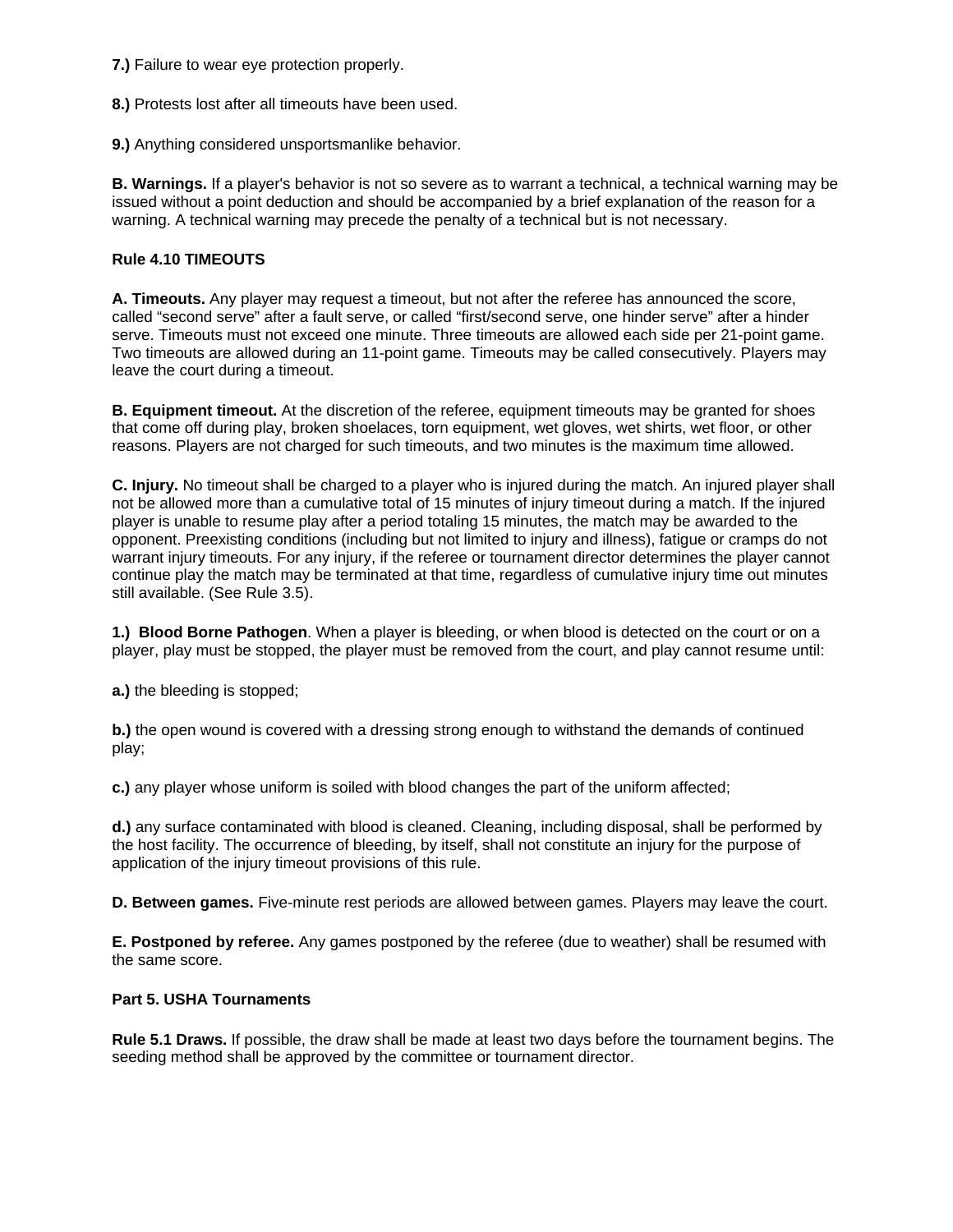### **Rule 5.2 Scheduling.**

**A. Preliminary matches.** Contestants entered in both singles and doubles may be required to play both events on the same day or night with little rest between matches. If possible, the schedule should provide a player at least one hour rest period between all matches.

**B. Final matches.** Where one or more players have reached the finals in both singles and doubles, it is recommended that the singles match be played first, and a rest period of not less than one hour be allowed between the finals in singles and doubles.

**Rule 5.3 Consolation matches.** Each entrant should be entitled to participate in a minimum of two matches. Therefore, players who lose their first matches should have the opportunity to compete in a consolation bracket. In draws of fewer than seven players, a round-robin bracket may be offered. Consolation matches may be waived at the discretion of the tournament director, but this waiver should be in writing on the tournament application.

**Rule 5.4 Notice of matches.** After the first round of matches, it is the responsibility of each player to check the posted schedule to determine the time and place of each subsequent match. If any change is made in the schedule after posting, it shall be the duty of the tournament director to notify affected players of the change.

**Rule 5.5 Tournament management.** In all USHA-sanctioned tournaments, the tournament director and/or the national USHA official in attendance may decide on a change of courts before, during or after any tournament game if such a change will accommodate better spectator or player conditions.

**Rule 5.6 Tournament conduct.** In all USHA-sanctioned tournaments, the referee is empowered to default a match if a player conducts himself/herself in a manner detrimental to the tournament or the game of handball. This includes the authority of the referee and/or tournament director to remove distractive or abusive people, and to default a match if such individuals are not removed. Additionally, in all USHA-sanctioned tournaments, the tournament director is empowered to prohibit further participation, and/or to remove, anyone who conducts himself/herself in a manner detrimental to the event or the game of handball.

**A.** Junior and collegiate players shall abide by the USHA Code of Conduct as it appears on the USHA web site, at www.ushandball.org.

# **Rule 5.7 Regional and national tournaments.**

**A. Regional tournaments.** Regional tournaments are to be held each season. A map defining the boundary lines of each region will be drawn and made available to USHA area commissioners.

**1.) Residence.** Players may play only in the regional tournament for the region in which they live, with one exception. If the site of a neighboring regional tournament is closer to a player's city of residence than the site of the tournament in his/her own region, the player may choose to play in either the closest regional tournament or in the tournament for his/her own region. However, he/she may play in only one of the two.

**B. Collegiates.** The purpose of the USHA-sponsored collegiate competition is to give college players a chance to showcase their talents under ideal conditions, and to assist in the promotion of college handball. The Collegiate Eligibility Rules are printed in Handball Magazine each year with the official entry blank.

**C. Juniors.** The purpose of the USHA Junior program is to promote a worthwhile competition on the local and national levels, and to stimulate an ideal introduction to the game. It is encouraged for Junior events to be held in conjunction with all USHA-sanctioned tournaments.

**Rule 5.8 Eligibility.** All entrants in any USHA event must be current USHA members.